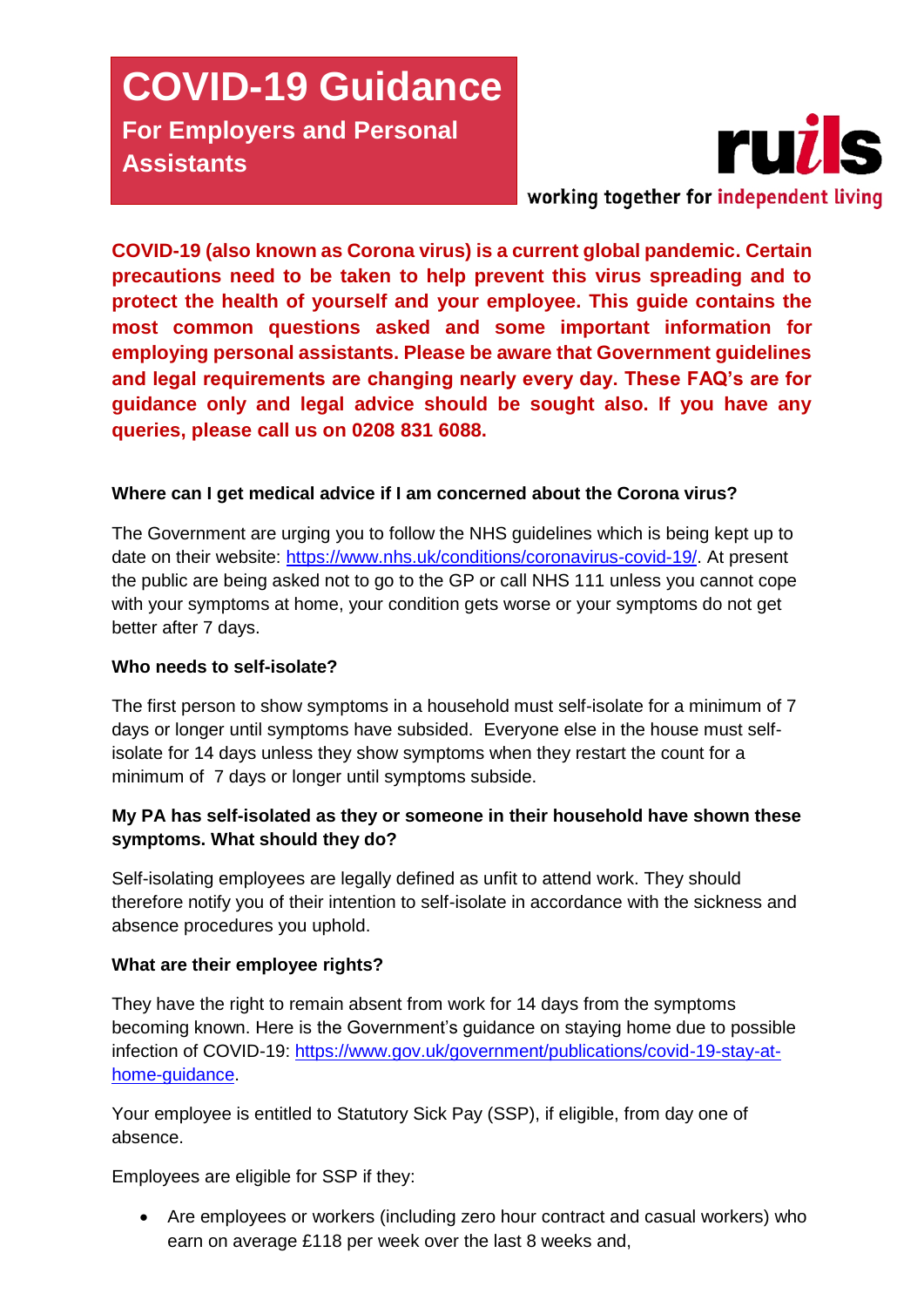• Have given you the correct notice

If your employee is not eligible for SSP, you must provide them with the SSP1 form to explain why, which will allow them to claim for possible benefits. If you need to issue this form to your employee, please contact Ruils and we can provide you with a template.

SSP is paid at a rate of £94.25 per week, rising to £95.85 on 6<sup>th</sup> April 2020.

The Government have announced that they will reimburse employers any payments of SSP, up to 14 days, for each employee.

If your employee does have Corona virus, they will probably need more than 14 days off. The NHS should expect to hear from them if symptoms have not improved after 14 days and so it is likely that they will need further medical treatment and testing. If the sickness absence continues beyond 14 days, your normal sickness reporting procedures are still applicable, as will ongoing payment of SSP. At this stage you may feel it appropriate to obtain medical evidence to support the claim for ongoing SSP.

#### **What kind of medical evidence?**

With normal cases of sickness absence, you can ask your employee for a medical certificate after the first seven days of absence. Under self-isolation however, we advise that you should not need to press for such medical evidence as the current guideline for those self-isolating is not to go to a GP. Hopefully you trust your PA enough to be able to take their word for it.

#### **How do I ensure I am still getting the support I need?**

If you have other employees, you may ask them to cover some of the absences. Casual workers may be called to fill in these hours too. If you have no other employees, using a temporary agency may be a possible alternative. Please contact Ruils if you cannot find temporary cover or require emergency support and we will do our best to help arrange for someone to support you. We ask for anyone who is self-isolating and has family members in their household to provide as much support as possible in these difficult times.

#### **If I self-isolate does that mean I go without care?**

No. Even though the Government has instructed that all non-essential workers must stay at home, it is recognised that you may not be able to manage without your PA and so you are under no compulsion to send them home. Carers are essential key workers, so they are permitted to travel and attend work despite the latest restrictions.

However, it is vital that whilst your employees still work in your home, you are undertaking all the necessary precautions to ensure that your home is a safe place to work. This may include providing Personal Protective Equipment (PPE), such as gloves, masks and hand sanitiser. Please follow the Government's guidelines on best practice:

#### <https://www.gov.uk/government/publications/covid-19-stay-at-home-guidance>

[https://www.gov.uk/government/publications/covid-19-residential-care-supported-living](https://markbatesltd.us4.list-manage.com/track/click?u=fbeb53b148f88c51f8949fdba&id=9590bdc589&e=f899957e14)[and-ho me-care-guidance/covid-19-guidance-for-supported-living-provision](https://markbatesltd.us4.list-manage.com/track/click?u=fbeb53b148f88c51f8949fdba&id=9590bdc589&e=f899957e14)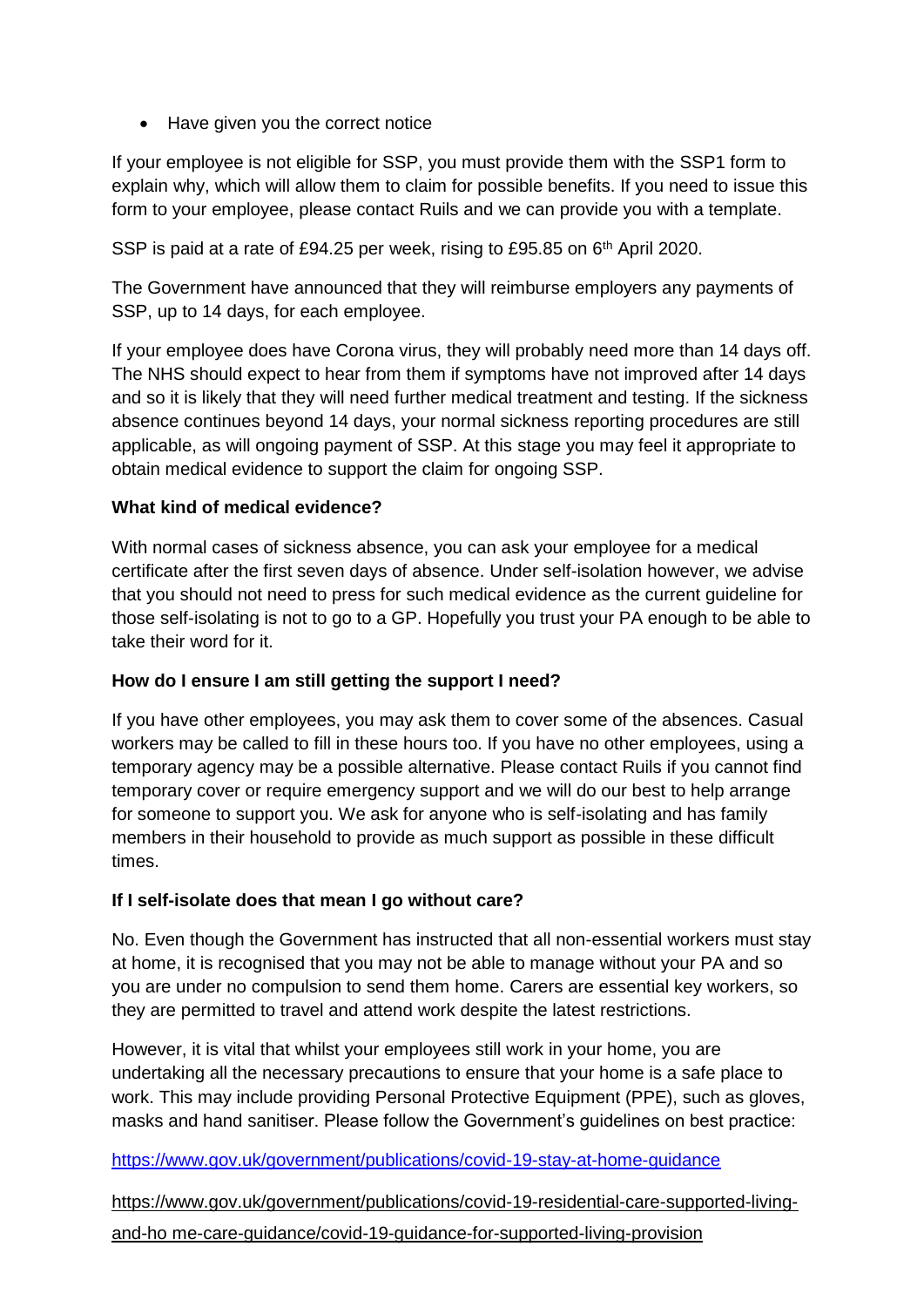Make sure you explain fully the new health and safety procedures to your employees. You should record the new measures you have implemented and keep a record of the PPE you have received.

PPE will be available to collect from the DAAC soon. Please wait for confirmation as to when stock will be available. Other retailers that are also stocking PPE are eBay, who seem to deliver within a week, and local pharmacies.

## **What should I tell my employees to do?**

Whilst your employees are fit and able to work, they should carry on fulfilling their duties. It is absolutely vital that they take this situation seriously and adhere to any new health and safety rules you implement. This is not just to protect you and them, but to prevent spreading the infection to the larger public.

Employees should not remove PPE without your permission and should inform you when stocks are low.

# **How can I show that my employee is a 'key worker' and ensure they are able to travel into work in line with the Government's restrictions?**

You should be aware that Personal Assistants are classified as 'key workers'. This means that under the Government's guidelines, PA's are able to leave home and travel to and from work, as this is necessary for them to complete their essential work in society. To show that your PA is a key worker, please provide your PA will a letter to verify their role when travelling. *Ruils can provide you with a template for this.*

# **I do not want my employees coming into my home whilst my household is selfisolating, and I believe I can cope without paid support for 14 days, what are my employee's rights?**

For permanent employees who work regular hours you may find that there is a right in their contract to put them on a period of lay off. This means a temporary suspension of their work and pay. *Please note that this will only apply if your contract is very clear that you have a right to lay off the employee under these circumstances*.

An employee on lay off has a right to statutory guarantee pay which is up to £29 per day (rising to £30 from 6th April 2020) and is only payable for the first five days of absence.

*If you do not have a lay off clause you can ask the employee not to attend work and pay them in full during the absence***.** If there is a lay off clause, but you want to pay your employee anyway, it would be sensible to check with the Local Authority to make sure they are happy for you to pay it.

If you use casual or zero hours workers and work has not already been agreed in advance, you do not have to offer them work during this time.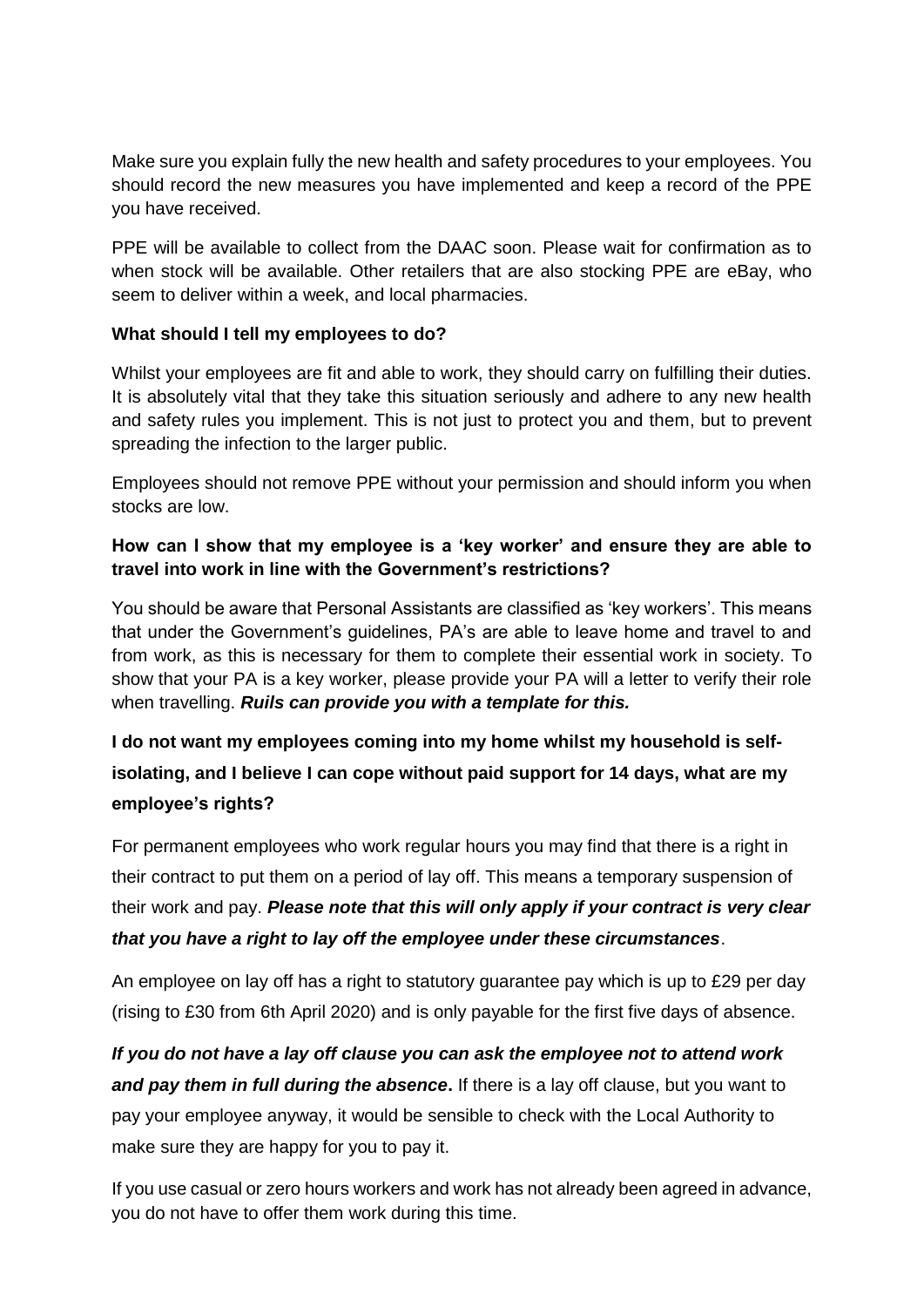**The Government have suggested that people over 70, those who are pregnant and those with serious health conditions are high-risk and should consider social distancing for 12 weeks. I or someone in my household fall into that category, but I still need care, what can I do?**

Firstly, abiding by the Government's latest guidelines to stay at home is essential to ensuring that everyone is your household remains safe and to reduce risk of infection. However, employees are still able to come into your home to provide care. Of course, if no one in the household has any symptoms of the virus and neither do your employees, there isn't a compulsory need to put in place strict health and safety procedures above and beyond your current regime. However, as you are a high-risk household you can choose to insist on greater standards and hygiene and care from your employees. See the Government guidance on supported living management:

[https://www.gov.uk/government/publications/covid-19-residential-care-supported-living](https://www.gov.uk/government/publications/covid-19-residential-care-supported-living-and-home-care-guidance/covid-19-guidance-for-supported-living-provision)[and-home-care-guidance/covid-19-guidance-for-supported-living-provision](https://www.gov.uk/government/publications/covid-19-residential-care-supported-living-and-home-care-guidance/covid-19-guidance-for-supported-living-provision)

# **I am in the high-risk category and do not want to risk having PA's coming into my home, I'd prefer to have unpaid support from family for a 12 weeks period, what can I do?**

This depends on your circumstances. Such a large gap in cover from an employee would usually result in terminating the employee's contract on grounds of redundancy, as they are now not needed to work. However, you probably want to re-instate the employee once the 12 week period is over and so wouldn't want the suspension of their role to be permanent.

As you have a direct payment, any changes you make will need to be agreed with the Local Authority. Speak to the Ruils Direct Payment support team for guidance on the options which can be summarised as the following:

- 1. Terminate the employee's contract on grounds of redundancy. Your employee would be entitled to a statutory redundancy payment if they have completed two years' service. You would also need to pay the employee in full for any notice period and annual leave which has been accrued and not taken.
- 2. Pay the employee in full whilst they are not attending work. You should seek confirmation from your funding body before making this decision.